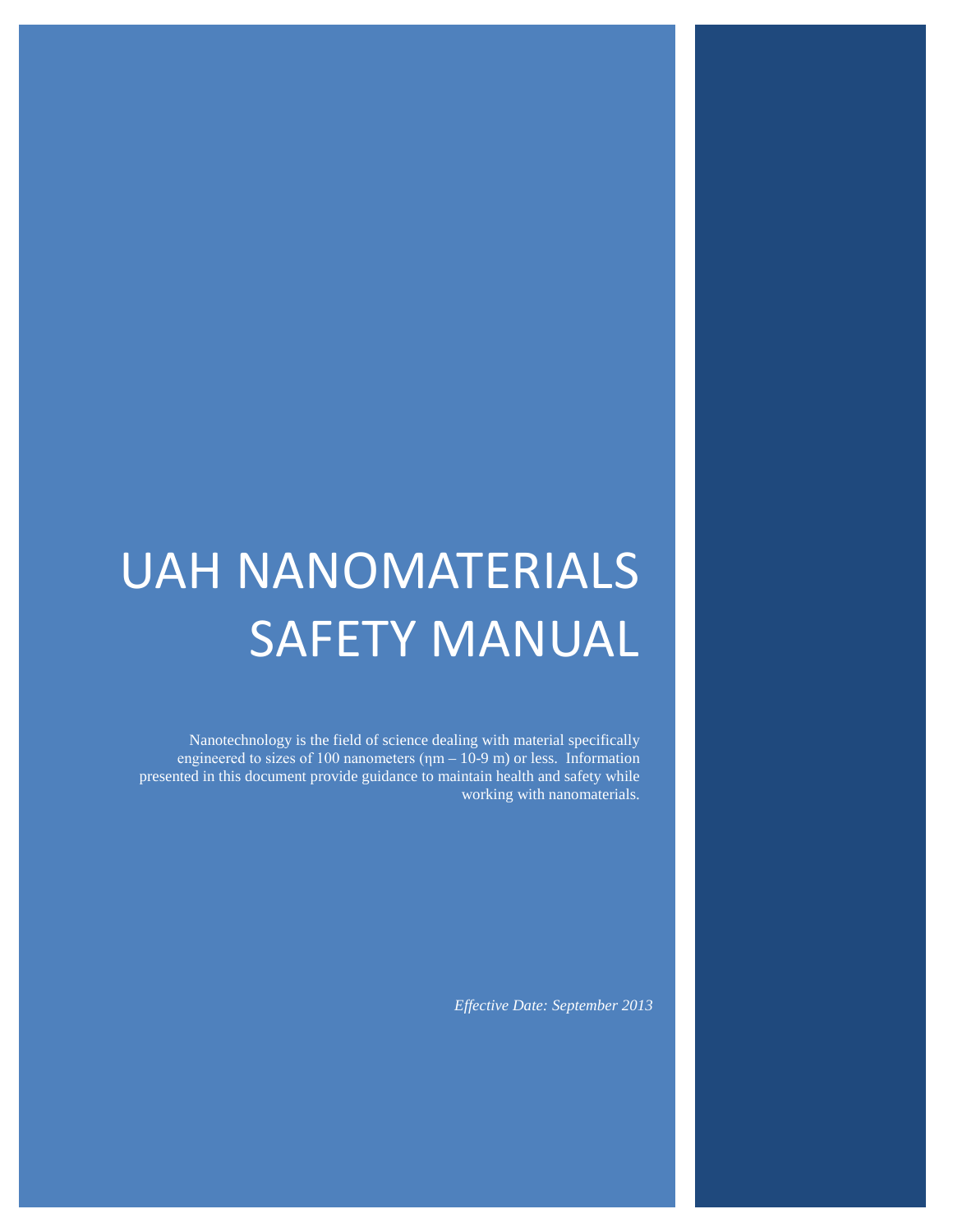# **Table of Contents**

| Methods Employers Can Use to Reduce Worker Exposure to Nanomaterials 6              |  |
|-------------------------------------------------------------------------------------|--|
|                                                                                     |  |
|                                                                                     |  |
| General Guidelines for Handling Nanoparticles in University Laboratories 7          |  |
| General Handling Requirements Based on Nanomaterial Risk Level (NRL)  8             |  |
| <b>General Guidelines for Disposal of Nanoparticles and Associated Hazard Waste</b> |  |
|                                                                                     |  |
|                                                                                     |  |
|                                                                                     |  |
|                                                                                     |  |
|                                                                                     |  |
|                                                                                     |  |
|                                                                                     |  |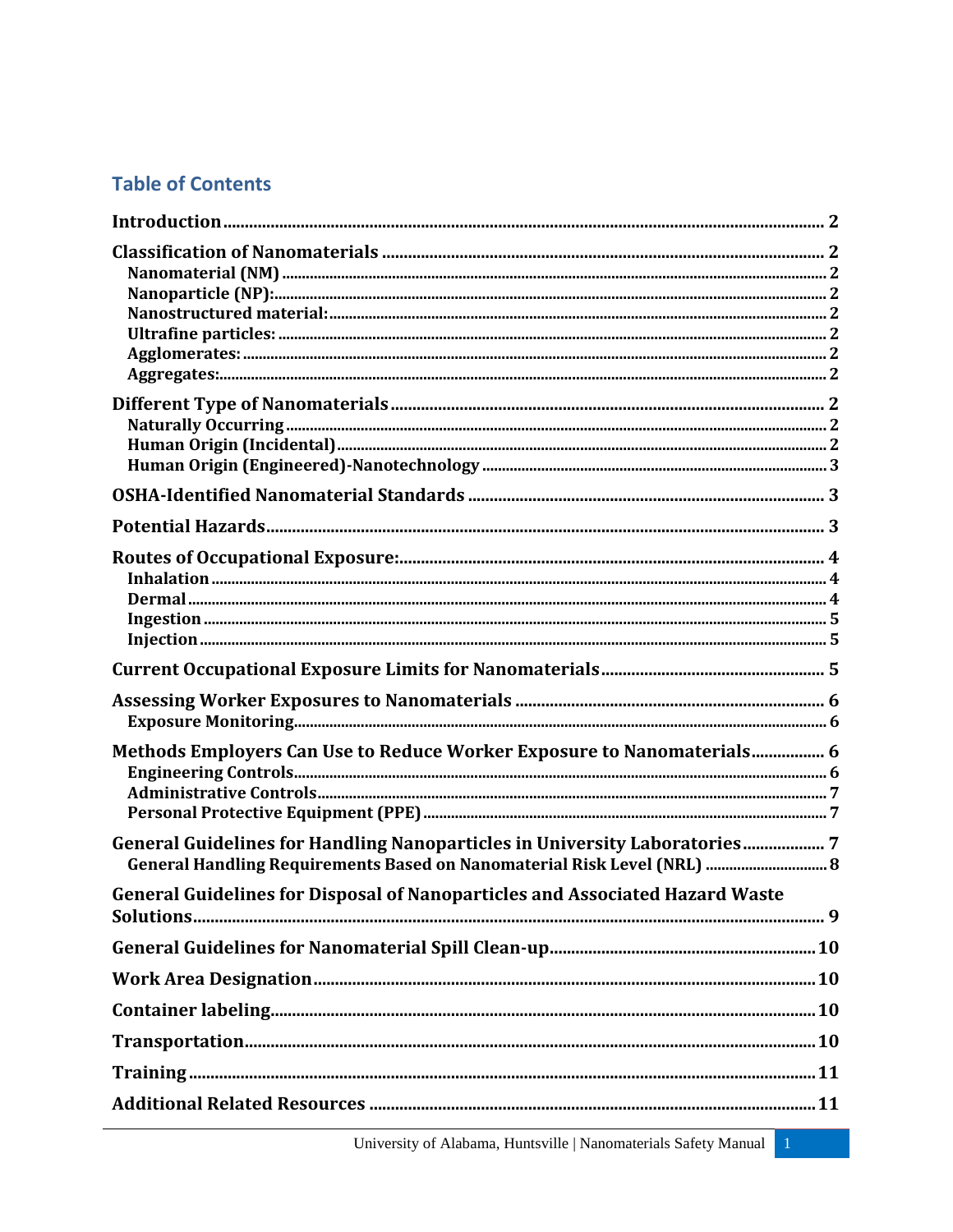# <span id="page-2-0"></span>**Introduction**

Nanotechnology is the field of science dealing with material specifically engineered to sizes of 100 nanometers ( $\eta$ m – 10<sup>-9</sup> m) or less. Nanotechnology is "the understanding and control of matter at the nanoscale, at dimensions between approximately 1 and 100 nanometers (nm)". A nanometer is one billionth of a meter, which is near-atomic scale. Engineered nanomaterials are assembled from nanoscale structures such as carbon nanotubes and filaments or from nanoparticles of materials such as titanium dioxide or cadmium selenide.

# <span id="page-2-1"></span>**Classification of Nanomaterials**

<span id="page-2-2"></span>**Nanomaterial (NM)**: nano-sized material having at least one external dimension in the size range of 1-100 nanometers. NMs include nanoparticles (NPs), nanostructured materials and ultrafine particles, and their agglomerates and aggregates.

<span id="page-2-3"></span>**Nanoparticle (NP):** NM having all three external dimensions in the size range of 1-100 nanometers and its physicochemical properties are distinctly different than its bulk material of the same composition.

<span id="page-2-4"></span>**Nanostructured material:** NM having distinct structural elements with dimensions in the size range of 1 to 100 nm. Nanostructured materials include nano-sized clusters, nano-crystallites or molecular composites.

<span id="page-2-5"></span>**Ultrafine particles:** aerosolized NMs including incidental NPs derived from aerosols and their agglomerates are defined as ultrafine particles.

<span id="page-2-6"></span>**Agglomerates:** group of NPs held together by weak interactions, such as Van der Waals forces, electrostatic forces and surface tension such that NPs are separated relatively easily with mild perturbation.

<span id="page-2-8"></span><span id="page-2-7"></span>**Aggregates:** heterogeneous NPs in which various components are not easily separated as they are held together by relatively strong forces.

## **Different Type of Nanomaterials**

Nanoparticles fall into three major groups: natural, incidental, and engineered.

#### <span id="page-2-9"></span>**Naturally Occurring**

- Forest Fires
- Sea spray
- Mineral composites
- Volcanic ash
- Viruses

#### <span id="page-2-10"></span>**Human Origin (Incidental)**

Incidental nanoparticles are often by-products produced as a result of industrial processes.

- Cooking smoke
- Diesel exhaust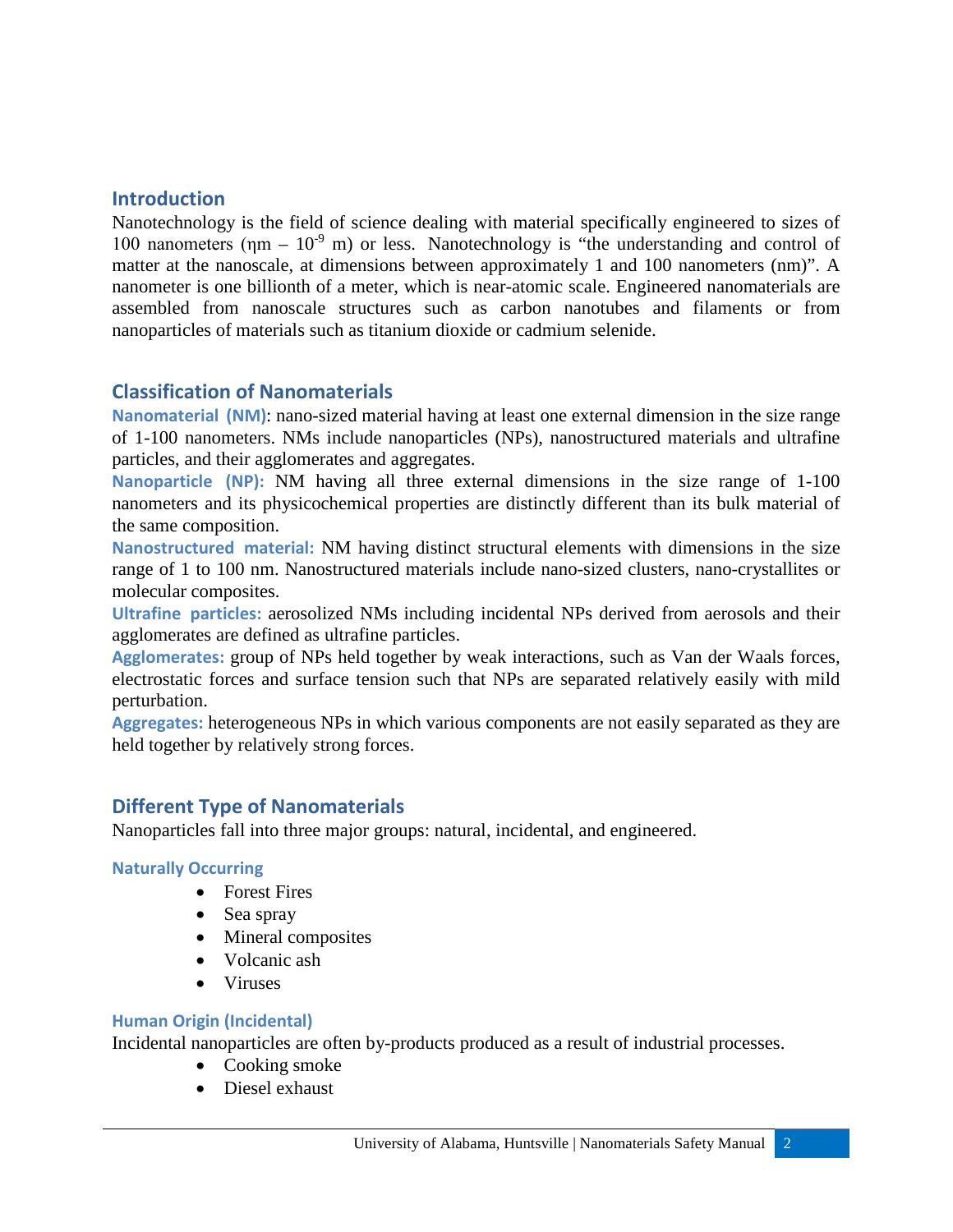- Welding fumes
- Industrial effluents
- Sandblasting

### <span id="page-3-0"></span>**Human Origin (Engineered)-Nanotechnology**

These are materials that have been specifically designed for function, such as fullerene  $C_{60}$ , which is used for fuel cell applications.

- Metals
- Quantum dots
- Buckyballs
- Nanotubes
- Sunscreen pigments
- Nanocapsules

# <span id="page-3-1"></span>**OSHA-Identified Nanomaterial Standards**

- 1904, Recording and reporting occupational injuries and illness
- 1910.132, Personal protective equipment, general requirement
- 1910.133, Eye and face protection
- 1910.134, Respiratory protection
- 1910.138, Hand protection
- $\bullet$  1910.141, Sanitation
- 1910.1200, Hazard communication
- 1910.1450, Occupational exposure to hazardous chemicals in laboratories
- <span id="page-3-2"></span>Certain substance-specific standards (e.g., 1910.1027, Cadmium)

## **Potential Hazards**

Information from research and animal studies on nanomaterials has identified some potential safety hazards and health effects. Because nanotechnology is a rapidly emerging field, more information will likely become available about potential health and safety hazards associated with some nanomaterials. The health hazard potential depends on the particular nanomaterial and a person's exposure level NIOSH (National Institute for Occupational Safety and Health) has determined the following potential exposure and health concerns:

- Nanomaterials have the greatest potential to enter the body through the respiratory system if they are airborne and in the form of respirable-sized particles (nanoparticles). They may also come into contact with the skin or be ingested.
- Based on results from human and animal studies, airborne nanoparticles can be inhaled and deposited in the respiratory tract; and based on animal studies, nanoparticles can enter the blood stream, and translocate to other organs.
- Experimental studies in rats have shown that equivalent mass doses of insoluble incidental nanoparticles are more potent than large particles of similar composition in causing pulmonary inflammation and lung tumors. Results from in vitro cell culture studies with similar materials are generally supportive of the biological responses observed in animals.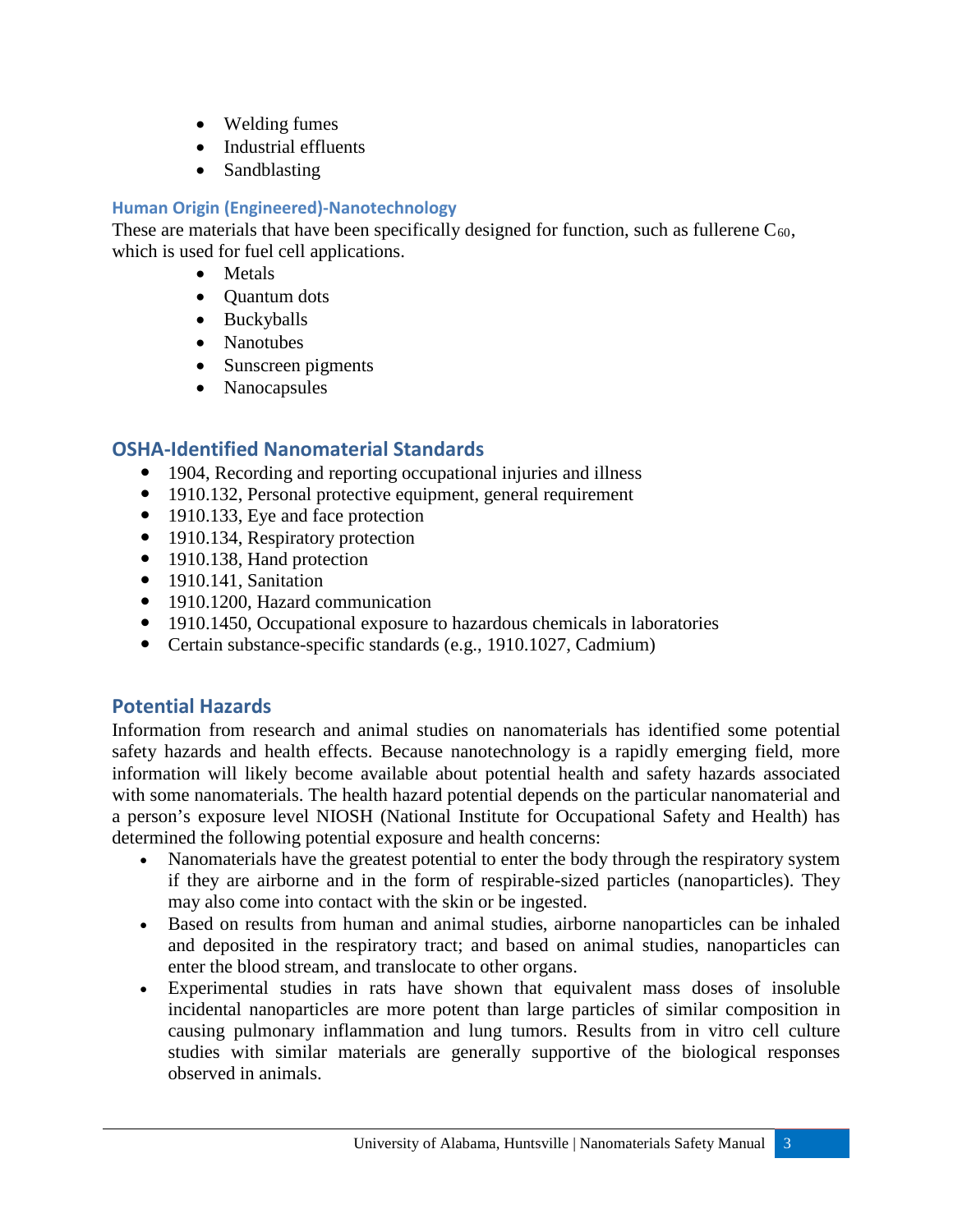<span id="page-4-1"></span>• Studies in workers exposed to aerosols of some manufactured or incidental microscopic (fine) and nanoscale (ultrafine) particles have reported adverse lung effects including lung function decrements and obstructive and fibrotic lung diseases. The implications of these studies to engineered nanoparticles, which may have different particle properties, are uncertain.

## <span id="page-4-0"></span>**Routes of Occupational Exposure:**

#### **Inhalation**

Inhalation has been a major focus of the nanotoxicology community; Nanoparticle (NP) penetration into the lung depends on its aggregation state. Airborne NPs can be inhaled and deposited in the respiratory tract. Inhaled NPs may enter the blood stream and translocate to other organs.

Certain nanomaterials can:

- Induce cancers, including mesothelioma
- Cause rapid and persistent pulmonary fibrosis
- Cause cardiovascular dysfunction
- Migrate along the olfactory nerve into the brain

Nanoparticles should be handled in solution or as part of a substrate whenever possible to minimize risk of inhalation. Whenever possible, work with nanoparticles should be handled within a containment device such as a fabricated bench-top enclosure, chemical fume hood or fully exhausted biosafety cabinet (Class II, Type B2). Recirculating biosafety cabinets are not permitted to be used with nanomaterials (Type A cabinets). Laboratory personnel should wear the appropriate respiratory protection (P-100 HEPA filtration) when working with nanoparticles outside of primary containment devices. Individuals wearing P-100 respiratory protection must be enrolled in the University Respiratory Protection Program.

#### <span id="page-4-2"></span>**Dermal**

Available data are limited and often conflict; skin cannot be ruled out as a potential route of exposure

- Several studies show little to no penetration of nanoscale oxides beyond surface skin layers
- Polysaccharide and metal nanoparticles have been shown to penetrate flexed, damaged or diseased skin
- Quantum dots were found to penetrate intact pig skin within 8-24 hours at occupationally relevant doses

Various nanoparticles have been shown to

- Inhibit cell proliferation (iron oxide, nanotubes,  $TiO<sub>2</sub>$ , silver)
- Affect cell morphology (silver, nanotubes)
- Initiate irritation response (quantum dots, nanotubes)
- Damage cell membrane (fullerenes)
- Induce DNA damage (cobalt chrome alloy)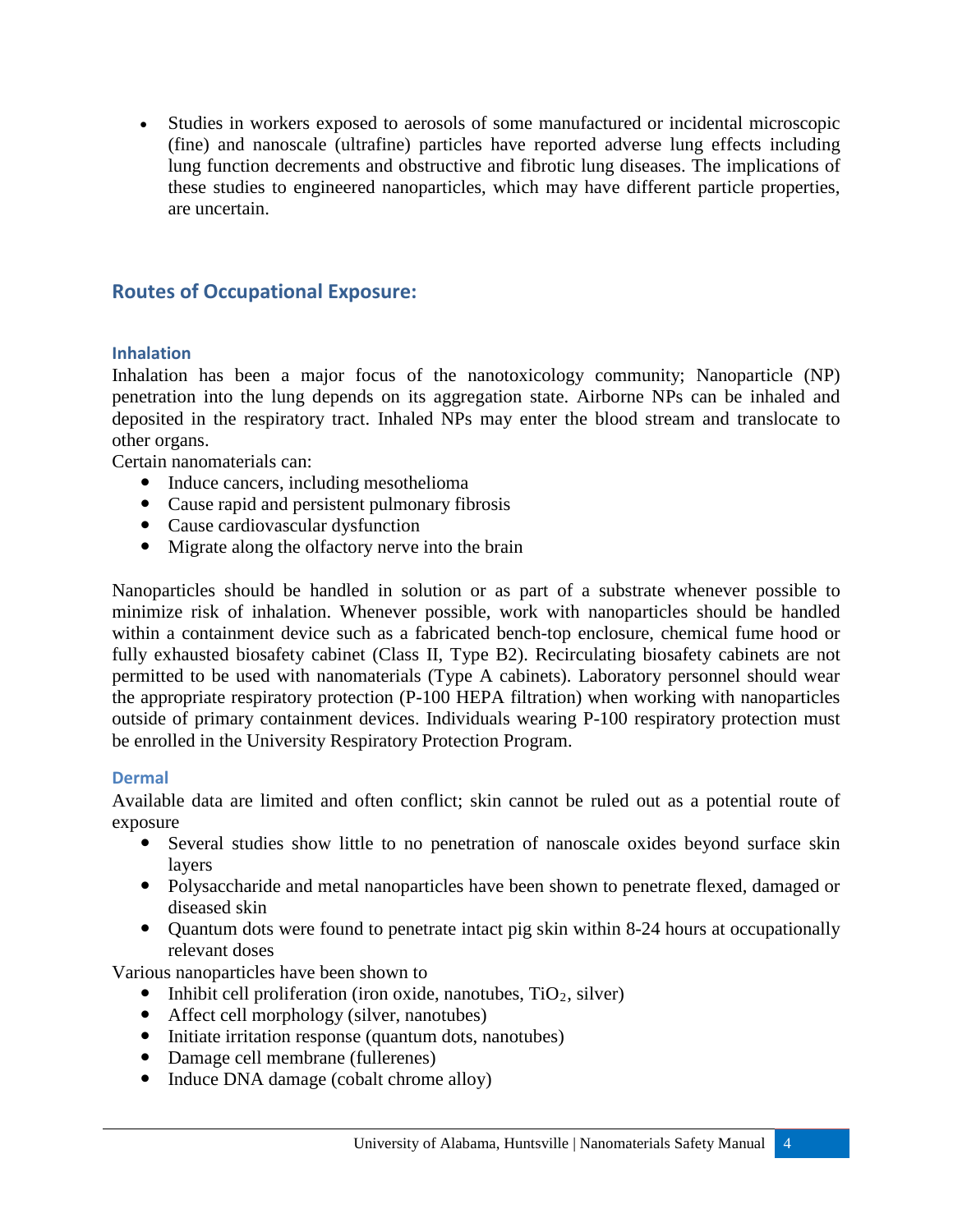Researchers are required to wear gloves (latex or nitrile) during all handling of nanoparticles and nanomaterials. Researchers are required to wear disposable Tyvek laboratory coats or cloth laboratory coats with disposable Tyvek or vinyl sleeves during all handling of nanoparticles and nanomaterials. Laboratory Attire Guidelines specified in the University Laboratory Safety Manual must also be followed. Consult OEHS for Guidelines.

#### <span id="page-5-0"></span>**Ingestion**

Ingestion is a viable route of exposure; nanoparticles can translocate throughout the body

- Ingestion may occur after inhalation exposure when mucus is brought up the respiratory tract and swallowed
- Poor work practice can result in hand-to-mouth transfer
- Ingested nanoparticles do translocate to other organ systems. Single walled carbon nanotubes (SWCNT) delivered into gut for treating Alzheimer's disease was found in liver, brain and heart. Ingestion of colloidal silver can result in permanent discoloration of skin, nails and eyes
- Various nanoparticles have been shown to
	- Slightly damage liver (silver)
	- Trigger immune response in intestinal dendritic cells  $(TiO_2$  and  $SiO_2$ )
	- $\bullet$  Be cytotoxic to human intestinal cells (TiO<sub>2</sub>, SiO<sub>2</sub> and ZnO)
	- Damage DNA of human intestinal cells (ZnO)
	- $\bullet$  Be genotoxic to liver and lungs after oral administration ( $C_{60}$  and single-walled nanotubes (SWNT))

Eating, drinking, applying cosmetics, handling contact lenses is not permitted in the laboratory per University Guidelines. Laboratory personnel should remove PPE when work with nanoparticles is completed and wash their hands.

#### <span id="page-5-1"></span>**Injection**

<span id="page-5-2"></span>Nanoparticles can be introduced to the body via a needlestick. Standard precautions should be followed when utilizing sharps with nanoparticles or nanomaterials

# **Current Occupational Exposure Limits for Nanomaterials**

Few occupational exposure limits exist specifically for nanomaterials. Certain nanoparticles may be more hazardous than larger particles of the same substance. Therefore, existing occupational exposure limits for a substance may not provide adequate protection from nanoparticles of that substance. However, some specific exposure limits already exist. For example:

 OSHA recommends that worker exposure to respirable carbon nanotubes (CNT) and carbon nanofibers not exceed 7.0 micrograms per cubic meter (μg/m3) in an 8-hour timeweighted average, based on the National Institute for Occupational Safety and Health (NIOSH) proposed Recommended Exposure Limit (REL). However, because a risk of adverse lung effects may occur even below the 7  $\mu$ g/m<sup>3</sup> CNT REL, NIOSH further recommends reducing airborne levels of nanoscale carbon to as low as possible. In an April, 2013 Current Intelligence Bulletin (CIB) OSHA, recommends that exposures to carbon nanotubes and carbon nanofibers be kept below the recommended exposure limit of 1 μg/m3 of repairable elemental carbon as an eight-hour TWA.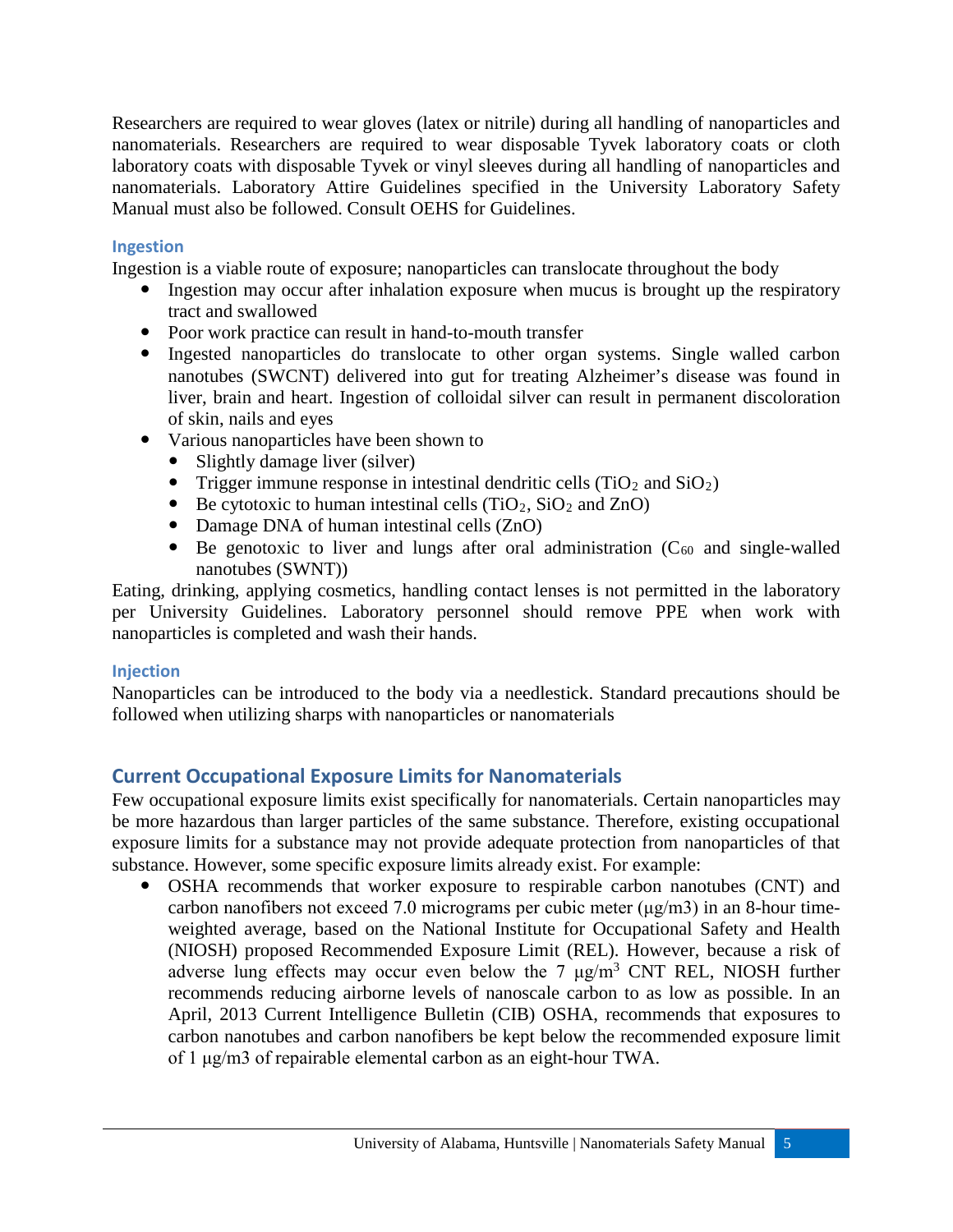- OSHA recommends that worker exposure to nanoscale particles of TiO2 not exceed NIOSH's 0.3 milligrams per cubic meter (mg/m3) REL. By contrast, NIOSH's REL for fine-sized TiO2 (particle size greater than 100 nm) is 2.4 mg/m3.
- NIOSH's REL for carbon black is  $3.5 \text{ mg/m}^3$ , and OSHA's permissible exposure limit for respirable synthetic graphite is  $5 \text{ mg/m}^3$ .
- Because exposure limits for other nanomaterials do not exist yet, employers should minimize worker exposure by using the hazard control measures and best practices identified below and in the references noted under "Resources."

<span id="page-6-0"></span>The new CIB is available at [http://www.cdc.gov/niosh/docs/2013-145/.](http://www.cdc.gov/niosh/docs/2013-145/)

## **Assessing Worker Exposures to Nanomaterials**

Employers should assess worker exposure to nanomaterials to identify the control measures needed and determine if the controls used are effective in reducing exposures by:

- Identifying and describing processes and job tasks where workers may be exposed to nanomaterials;
- Determining the physical state of the nanomaterials such as dust, powder, spray, or droplets;
- Determining routes of exposure (e.g., inhalation, skin contact or ingestion) of particulates, slurries, suspensions or solutions of nanomaterials;
- Identifying the most appropriate sampling method to determine the quantities, airborne concentrations, durations, and frequencies of worker exposures to nanomaterials; and
- Determining what additional controls may be needed based on the exposure assessment results and evaluating the effectiveness of controls already in place. Employers should adopt the most effective controls available to limit worker exposure.

#### <span id="page-6-1"></span>**Exposure Monitoring**

Traditional bulk air sampling NIOSH/OSHA methods that measure mass per unit volume of air  $(mg/m<sup>3</sup>)$ , or as ppmv) will provide very limited information about the airborne concentrations of NMs. Real time particle counters (optical and condensation particle counters) that measure count per unit volume (mg/m3) are preferred for monitoring the airborne NPs. (TSI 8529 DustTrak™ Aerosol Monitor Measures real time concentration from  $0.001 - 100$  mg/m<sup>3</sup>). Electron scanning microscopy, transmission electron microscopy and atomic force spectroscopy analyses of wipe samples are preferred to evaluate the surface contamination and particle characterization.

# <span id="page-6-2"></span>**Methods Employers Can Use to Reduce Worker Exposure to Nanomaterials**

Because the research and use of nanomaterials continues to expand and information about potential health effects and exposure limits for these nanomaterials is still being developed, employers should use a combination of the following measures and best practices to control potential exposures:

#### <span id="page-6-3"></span>**Engineering Controls**

 Work with nanomaterials in ventilated enclosures (e.g., glove box, laboratory hood, process chamber) equipped with high-efficiency particulate air (HEPA) filters.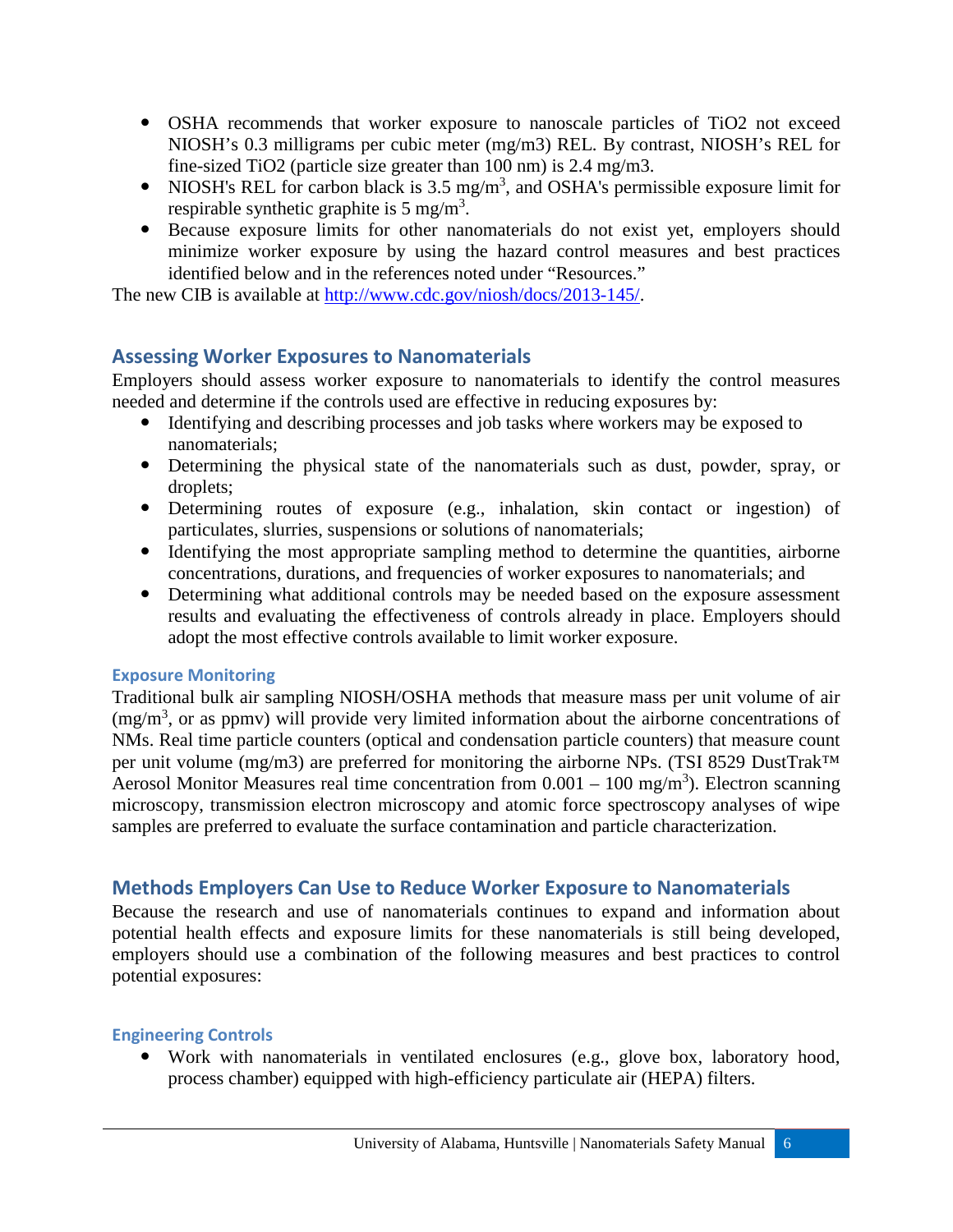- Where operations cannot be enclosed, provide local exhaust ventilation (e.g., capture hood, enclosing hood) equipped with HEPA filters and designed to capture the contaminant at the point of generation or release.
- General recommendations for HEPA filtration of the exhausted air are given below.

| <b>Recommendation for HIPA Filtration for Nano hazards form Chemical Fume</b><br><b>Hoods Or Local Capture Enclosure hoods</b> |                           |                     |                            |  |  |  |
|--------------------------------------------------------------------------------------------------------------------------------|---------------------------|---------------------|----------------------------|--|--|--|
|                                                                                                                                | <b>NM Toxicity Levels</b> |                     |                            |  |  |  |
|                                                                                                                                | Low                       | <b>Medium</b>       | <b>High or Toxicity is</b> |  |  |  |
|                                                                                                                                |                           |                     | <b>Unknown</b>             |  |  |  |
| Low                                                                                                                            | Not Required              | <b>Not Required</b> | <b>Not Required</b>        |  |  |  |
| <b>Medium</b>                                                                                                                  | <b>Not Required</b>       | Recommended         | <b>Required</b>            |  |  |  |
| <b>High</b>                                                                                                                    | <b>Recommended</b>        | <b>Required</b>     | <b>Required</b>            |  |  |  |

#### <span id="page-7-0"></span>**Administrative Controls**

- Provide handwashing facilities and information that encourages the use of good hygiene practices.
- Establish procedures to address cleanup of nanomaterial spills and decontamination of surfaces to minimize worker exposure. For example, prohibit dry sweeping or use of compressed air for cleanup of dusts containing nanomaterials, use wet wiping, sticky mats and vacuum cleaners equipped with HEPA filters.

#### <span id="page-7-1"></span>**Personal Protective Equipment (PPE)**

 Provide workers with appropriate personal protective equipment such as respirators, gloves and protective clothing.

#### **Medical Screening and Surveillance**

- Make available medical screening and surveillance for workers exposed to nanomaterials if appropriate.
- Review medical surveillance requirements under OSHA standards (e.g., Cadmium, Respirator Protection).

# <span id="page-7-2"></span>**General Guidelines for Handling Nanoparticles in University Laboratories**

- 1. Principal Investigator (PI) is responsible for developing and reviewing safe work practices with research personnel working with nanomaterials or within the same laboratory area that nanomaterials are handled.
- 2. PI must create a Standard Operating Procedure (SOP) for research work involving nanomaterials. The SOP must be available to all research personnel working with nanomaterials or within the same laboratory area that nanomaterials are handled.
- 3. PI is responsible for maintaining MSDSs for all nanomaterials to be available and kept up to date within the laboratory in which nanomaterials are stored and used.
- 4. All manipulations of nanoparticles should occur in a dedicated chemical fume hood (annual certification of fume hood is required), hard ducted biological safety cabinet, glove bag, glove box or enclosed HEPA filtered glove box. Horizontal laminar flow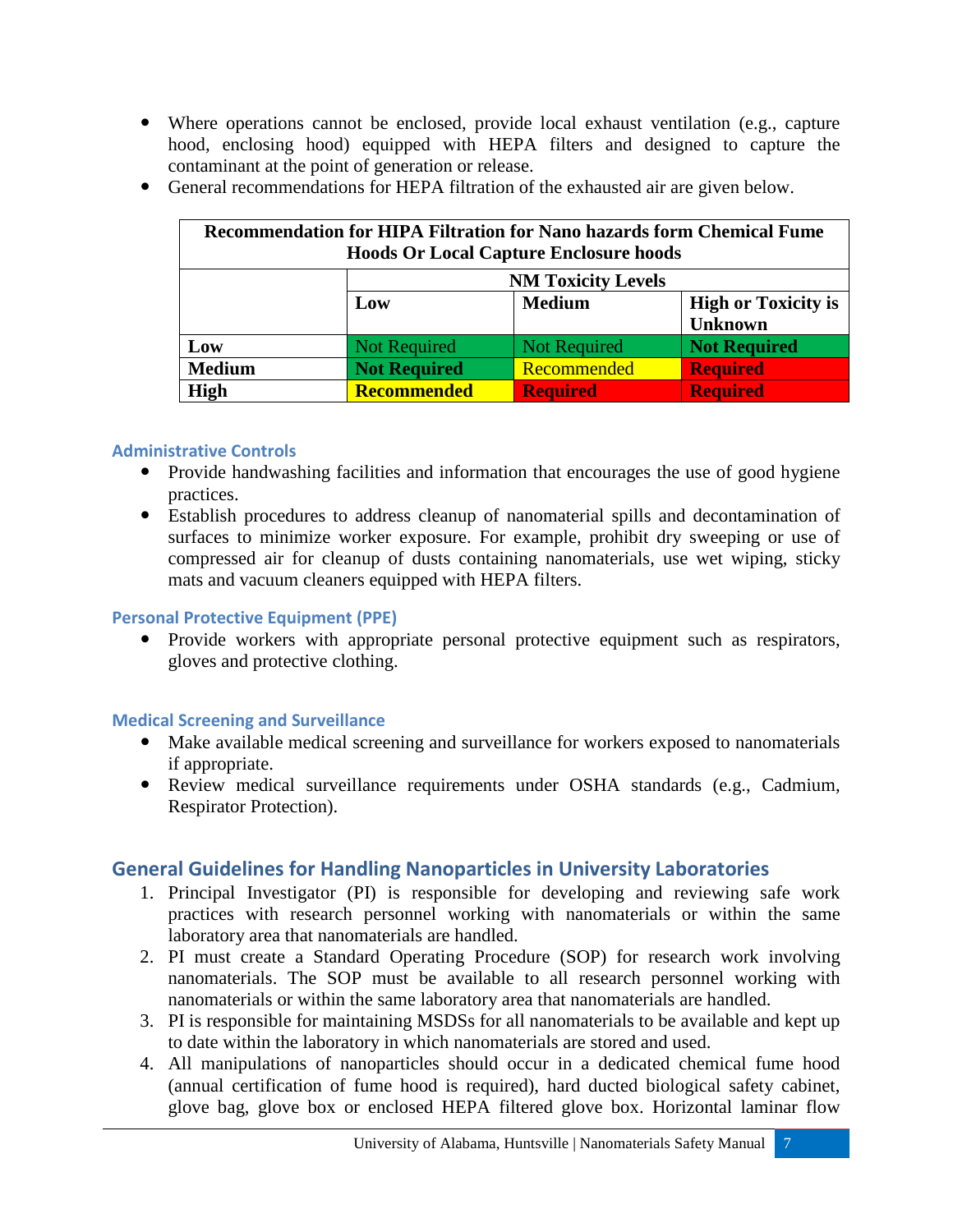hoods (with air flow directed toward worker) are NOT permitted to be used with nanomaterials.

- 5. Work with nanoparticles outside of an exhausted enclosure require researchers to wear a NIOSH-approved P-100 particulate respirator (annual OEHS approved fit-test is required).
- 6. Nanoparticles should be handled while in solution or part of a substrate to minimize airborne release.
- 7. All containers (primary, secondary, and tertiary if applicable) should be labeled with the full name of the nanomaterials (avoid abbreviations and acronyms). "Nano" should be used in the chemical name.
- 8. Sealed, secondary containers should be utilized to transport nanomaterials between laboratories and buildings.
- 9. Every effort should be made to prevent the release of nanoparticles into the environment. OEHS recommends the use of a sticky mat at the exit of lab spaces where nanoparticles are handled.
- 10. Clean work areas at the end of each work shift (at a minimum) using a HEPA-filtered vacuum cleaner or wet wiping methods. Dry sweeping or air hoses should not be used to clean work areas.
- 11. Do not store or consume food or beverages in workplaces where nanomaterials are handled.
- 12. Prevent the inadvertent contamination of non-work areas (including take-home contamination) by showering and changing into clean clothes at the end of each workday

| <b>NRL</b>     | Type of nanomaterial    | Practices                                                                                                                                                                                                                                                               | <b>Engineering Controls</b>                                                                                                                                                                                                            | <b>PPEs</b>                                                                                                          |
|----------------|-------------------------|-------------------------------------------------------------------------------------------------------------------------------------------------------------------------------------------------------------------------------------------------------------------------|----------------------------------------------------------------------------------------------------------------------------------------------------------------------------------------------------------------------------------------|----------------------------------------------------------------------------------------------------------------------|
| 1              | Polymer matrix          | Laboratory Practices<br>Standard<br>including:<br>1. Lab Safety Plan should be<br>updated with NRL defined<br>2. Labeling of storage containers<br>of nanomaterials with both the<br>chemical<br>the<br>and<br>contents<br>nanostructure form                           | Fume hood or biological<br>safety cabinet (Class II Type)<br>A1, A2 vented via a thimble<br>connection, B1 or B2)                                                                                                                      | Standard<br>PPE<br>(lab)<br>coat.<br>gloves, safety glasses<br>with<br>side shields)                                 |
| $\overline{2}$ | Liquid dispersion       | 1.NRL-1 practice plus:<br>2. Use secondary containment for<br>containers<br>that<br>store<br>nano-<br>materials<br>3. Wipe contaminated areas with<br>wet disposable wipes<br>4.Dispose<br>of<br>contaminated<br>cleaning materials as segregated<br>nanomaterial waste | Fume<br>hood <b>or</b> biological<br>safety cabinet (Class II Type)<br>A1, A2 vented via a thimble<br>connection, B1 or B2) or<br>approved vented enclosure<br>(e.g., Flow Sciences vented<br>balance<br>safety<br>enclosure<br>[VBSE] | NRL-1 practice plus:<br>Nitrile gloves,<br>Safety goggles                                                            |
| 3              | Dry powders or aerosols | 1.NRL-2 practice plus:<br>2. Vacuum with HEPA-equipped<br>hand vacuum cleaner<br>3. Label work areas with "Caution"<br>Hazardous Nanoscale Materials in<br>Use"                                                                                                         | 1. Fume hood or biological<br>safety cabinet (Class II Type<br>A1, A2 vented via a thimble<br>connection, B1 or B2) or<br>approved vented enclosure<br>(e.g., Flow Sciences vented                                                     | 1.NRL-2 practice plus:<br>2.N95 respirators are required<br>if work operation must be<br>done outside of containment |

## <span id="page-8-0"></span>**General Handling Requirements Based on Nanomaterial Risk Level (NRL)**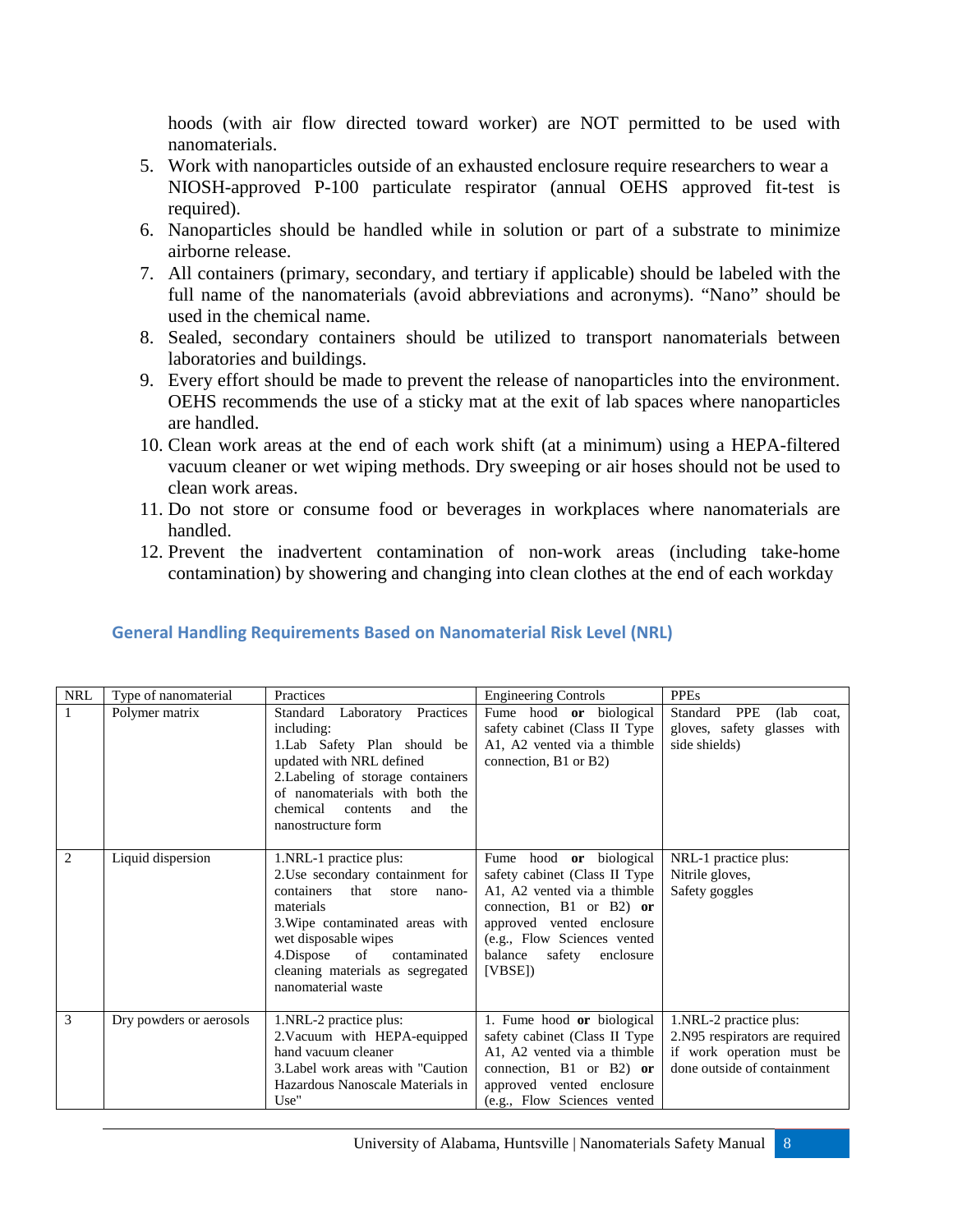| $\overline{4}$ | Dry Powders or aerosols<br>of parent materials with<br>known<br>toxicity<br><b>or</b><br>hazards | 1.NRL-3 practice plus:<br>2. Baseline medical evaluation or<br>employees including physical<br>exam, pulmonary function test<br>(PFT) and routine blood work.<br>3. Access to the facility should be<br>permitted only to persons who are<br>knowledgeable about the hazards<br>of the material and the specific<br>control measures implemented to<br>avoid<br>and/or<br>exposures<br>environmental releases.<br>These<br>control measures should include<br>$(SOPs)$ ,<br>work<br>practices<br>engineering controls, spill and<br>emergency procedures, personal<br>protective equipment, disposal<br>procedures,<br>and<br>decontamination/clean<br>up<br>procedures.<br>Department | balance<br>safety<br>enclosure<br>[VBSE]).<br>2. HEPA filtered exhaust<br>preferred for fume hoods<br>containing<br>particularly<br>"dusty" operations.<br>1. Fume hood or biological<br>safety cabinet (Class II Type)<br>B1 or B2) or glove box or<br>approved vented enclosure<br>(e.g., Flow Sciences vented<br>balance<br>safety<br>enclosure<br>$[VBSE]$ ).<br>HEPA<br>filtered<br>exhaust with Bag-In/Bag-Out<br>capability<br>preferred<br>for<br>hoods.<br>BSC <sub>s</sub><br>and<br>gloveboxes. | NRL-3 practice plus:<br>Need<br>determined<br>and<br>selected<br>respirator<br>with<br>reference to the engineering<br>controls in use and potential<br>for aerosol generation |
|----------------|--------------------------------------------------------------------------------------------------|----------------------------------------------------------------------------------------------------------------------------------------------------------------------------------------------------------------------------------------------------------------------------------------------------------------------------------------------------------------------------------------------------------------------------------------------------------------------------------------------------------------------------------------------------------------------------------------------------------------------------------------------------------------------------------------|------------------------------------------------------------------------------------------------------------------------------------------------------------------------------------------------------------------------------------------------------------------------------------------------------------------------------------------------------------------------------------------------------------------------------------------------------------------------------------------------------------|--------------------------------------------------------------------------------------------------------------------------------------------------------------------------------|
|                |                                                                                                  | procedures should address the<br>designation and posting of the<br>laboratory, how access will be<br>controlled, and any required entry                                                                                                                                                                                                                                                                                                                                                                                                                                                                                                                                                |                                                                                                                                                                                                                                                                                                                                                                                                                                                                                                            |                                                                                                                                                                                |
|                |                                                                                                  | and exit protocols.                                                                                                                                                                                                                                                                                                                                                                                                                                                                                                                                                                                                                                                                    |                                                                                                                                                                                                                                                                                                                                                                                                                                                                                                            |                                                                                                                                                                                |

# <span id="page-9-0"></span>**General Guidelines for Disposal of Nanoparticles and Associated Hazard Waste Solutions**

- 1. Since the toxicology and environmental fate of nanoparticles is still largely unknown, nanoparticle waste (solid material and liquids) should be managed through the University's Hazardous Waste program. Do not dispose of nanoparticle waste in regular trash or down the drain.
- 2. Waste container must be labeled at all times, no abbreviations on labels and must have the start date of waste collection.
- 3. Collect nanoparticle waste in a sealable container that remains closed except when adding the waste.
- 4. NM-containing wastes including NM dispersions must be disposed of through OEHS.
- 5. Sharps and needles should be disposed of as bio-hazardous waste.
- 6. Unused NM solids and NM dispersed solutions must be identified on the waste label.
- 7. If the nanoparticles are in solution, the solution should be managed accordingly (e.g., flammable solvents are handled as flammable waste materials).
- 8. Contact OEHS at 824- 2171 for further information about how to handle specific wastes.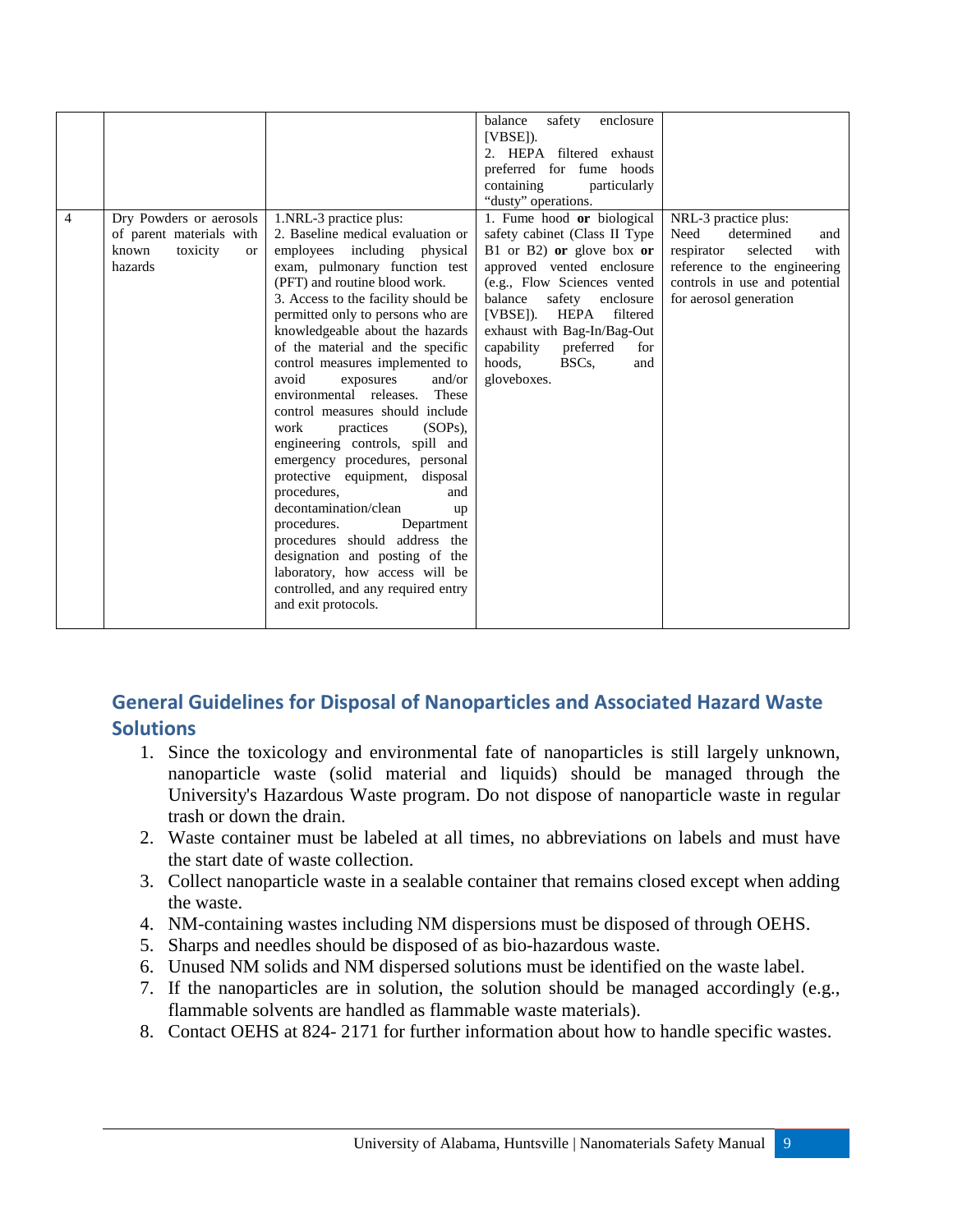# <span id="page-10-0"></span>**General Guidelines for Nanomaterial Spill Clean-up**

- 1. Secure area where spill occurred, restrict access to the area and notify others in the laboratory of the spill.
- 2. Dry nanomaterials should NOT be brushed or swept.
- 3. Spill cleanup should be done using a wet wipe method and/or HEPA-filtered vacuum.
- 4. Appropriate PPE (gloves, lab coat, and P-100 respirator) should be donned.
- 5. Spills of nanomaterials should be covered with a wet paper towel or bench paper.
- 6. Clean-up should begin from the outside of the spill and work inward.
- 7. All spill cleanup material should be collected in a leak proof plastic bag and should be disposed through OEHS.
- 8. Chemical Waste label should be placed on the plastic bag and "Nanomaterial Spill Cleanup Material" should be written on the label (along with specific chemical name).
- 9. In the event of a large spill, the spill area should be secured and OEHS should be contacted (824-2171).

## <span id="page-10-1"></span>**Work Area Designation**

- 1. NMs work should be performed within a designated area.
- 2. Work area must have warning signage as shown below.



# <span id="page-10-2"></span>**Container labeling**

- 1. Primary containers should be labeled for laboratory-generated NMs. Primary container information should include "Nano Chemical Name", solvent name (for dispersed solutions), concentration or quantity and contact person name.
- 2. At a minimum, reaction flasks and small storage vials, centrifuge tubes, etc., and secondary containers should include the material identity, researcher name, and date of preparation.

## <span id="page-10-3"></span>**Transportation**

1. Primary storage containers made of glass are preferred for the storage and transport of NMs (glass reduces electrostatic charges that can cause dry materials to become easily airborne when opening the container).